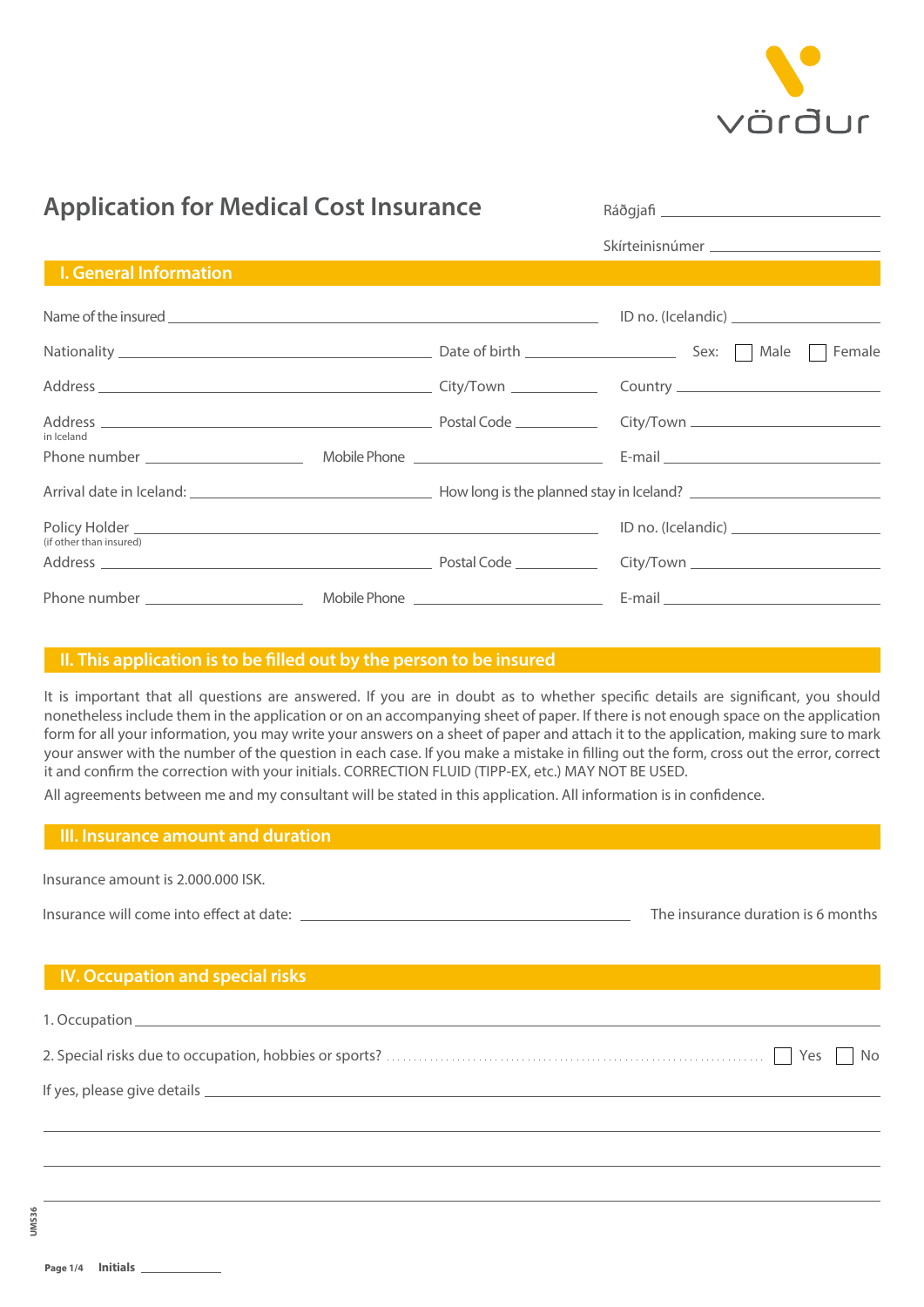## **V. Health information**

| 2. Height ___________ cm Weight __________ kg (if pregnant, state your weight before pregnancy)                                                                                                                                  |                 |      |
|----------------------------------------------------------------------------------------------------------------------------------------------------------------------------------------------------------------------------------|-----------------|------|
|                                                                                                                                                                                                                                  | Yes             | I No |
|                                                                                                                                                                                                                                  |                 |      |
| Attention is brought to the limitations of liability. The company does not pay cost due to pregnancy, delivery or diseases                                                                                                       |                 |      |
| which may be related to pregnancy or miscarriage                                                                                                                                                                                 |                 |      |
|                                                                                                                                                                                                                                  | Yes             | No   |
|                                                                                                                                                                                                                                  |                 |      |
| If no, have you smoked or used another kind of tobacco/nikotin?<br>The same strategy of the Second State of the Second State of the Second State of the Second State of the Second State of Second State of Second State of Seco |                 |      |
|                                                                                                                                                                                                                                  |                 |      |
|                                                                                                                                                                                                                                  |                 |      |
|                                                                                                                                                                                                                                  |                 |      |
| 6. Has alcohol consumption or other use of narcotics caused you health damage or interrupted your work                                                                                                                           |                 |      |
|                                                                                                                                                                                                                                  | Yes             | No   |
|                                                                                                                                                                                                                                  |                 |      |
|                                                                                                                                                                                                                                  |                 |      |
|                                                                                                                                                                                                                                  |                 | ∃No  |
|                                                                                                                                                                                                                                  | Yes             | No   |
|                                                                                                                                                                                                                                  |                 |      |
|                                                                                                                                                                                                                                  |                 |      |
| 9. Do you have or have you had the following diseases or symptoms:                                                                                                                                                               |                 |      |
| a) cardiovascular diseases, high blood pressure or other symptoms from the heart or vascular system?                                                                                                                             | <b>Paragona</b> | No   |
| b) stomach or colon disease?                                                                                                                                                                                                     | I Yes           | No   |
|                                                                                                                                                                                                                                  | <b>Paragona</b> | ¶No  |
|                                                                                                                                                                                                                                  | <b>Yes</b>      | 1No  |
|                                                                                                                                                                                                                                  | Yes             | No   |
| f) discus prolaps, lumbago, neck pain, back pain or other back problems or pain in the musculoskeletal system?                                                                                                                   | <b>TYes</b>     | No   |
| g) a disease in the nervous system, e.g. dizziness, tremor, MS, MND, epilepsy, headaches or migraines?                                                                                                                           | Yes             | No   |
| h) a disease, symptoms of or medical problems with the sense organs e.g. eyes or ears?                                                                                                                                           | <b>I</b> Yes    | No   |
| i) abnormal results from researches, e.g. blood or urine tests or radiogram?                                                                                                                                                     | Yes             | No   |
|                                                                                                                                                                                                                                  |                 |      |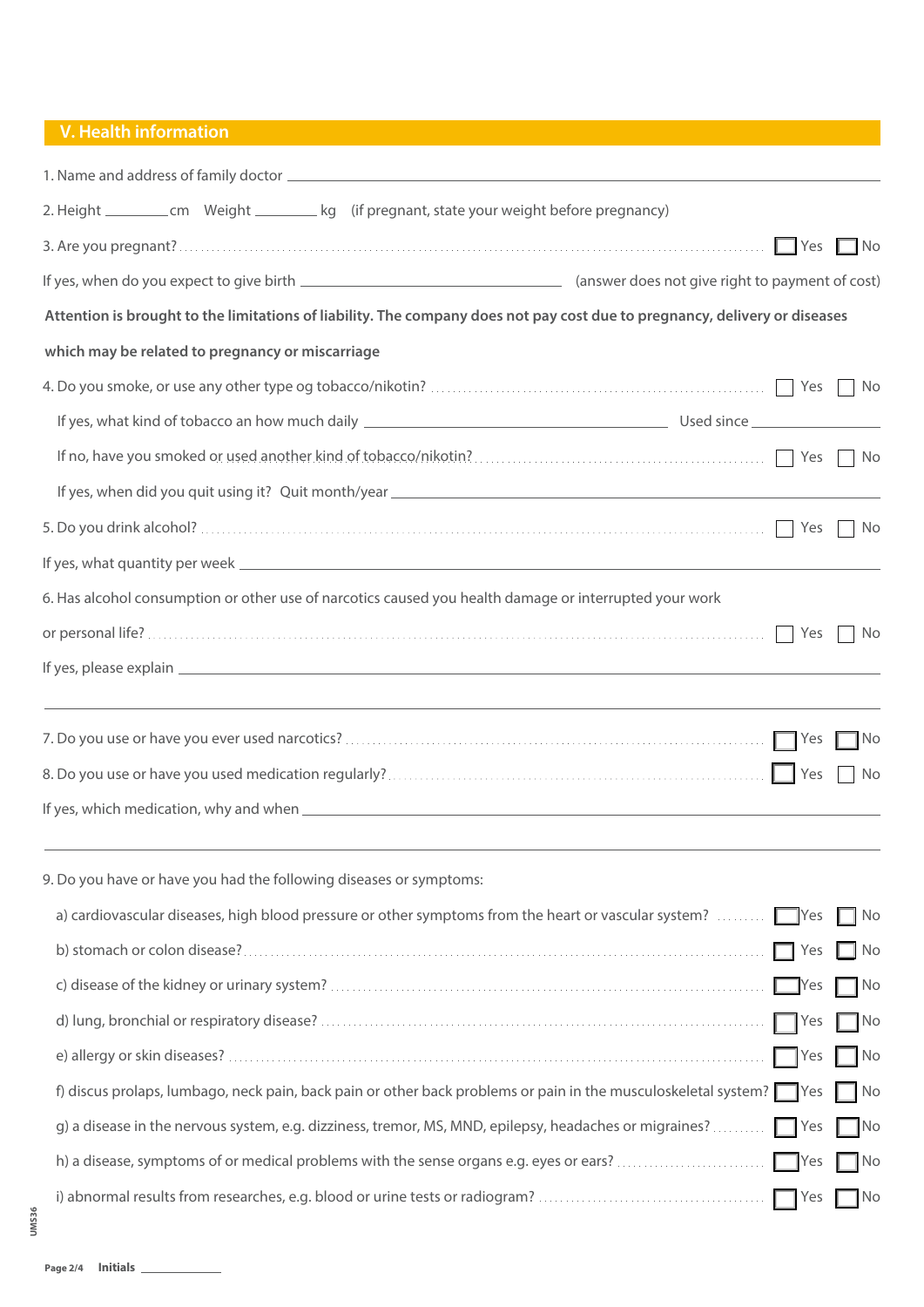|                                                                                                                | <b>Yes</b>  | No            |
|----------------------------------------------------------------------------------------------------------------|-------------|---------------|
|                                                                                                                | <b>Yes</b>  | $\mathsf{No}$ |
| I) diagnosis of AIDS or are you awaiting the result of an HIV test or do you have any reason to suspect        |             |               |
|                                                                                                                | Yes         | No            |
| m) disease or physical injury, any symptoms, accidents or poisoning that have required or may require          |             |               |
|                                                                                                                | Yes         | $\Box$ No     |
|                                                                                                                | $ $ Yes     | ∥ No          |
|                                                                                                                |             |               |
|                                                                                                                | Yes         | No            |
|                                                                                                                | <b>TYes</b> | No            |
| For women:                                                                                                     |             |               |
|                                                                                                                | Yes         | No            |
| If any of the above answer A-Q is positive, please specify:                                                    |             |               |
|                                                                                                                |             |               |
| b) when you became aware of the disease, symptom or when the accident occurred _______________________________ |             |               |
|                                                                                                                |             |               |
|                                                                                                                |             |               |
|                                                                                                                |             |               |
| 10. Have you sought a doctor or had a medical check-up during the past three years for anything apart          |             |               |
|                                                                                                                | Yes         | No            |
| If yes, please state why, when and give the physician's name and address ___________________________           |             |               |
| 11. Are you currently healthy and have you been perfectly healthy and able to work during the                  |             |               |
|                                                                                                                | Yes         | No            |
|                                                                                                                |             |               |
| <b>VI. Additional Information</b>                                                                              |             |               |
|                                                                                                                |             |               |
|                                                                                                                |             |               |